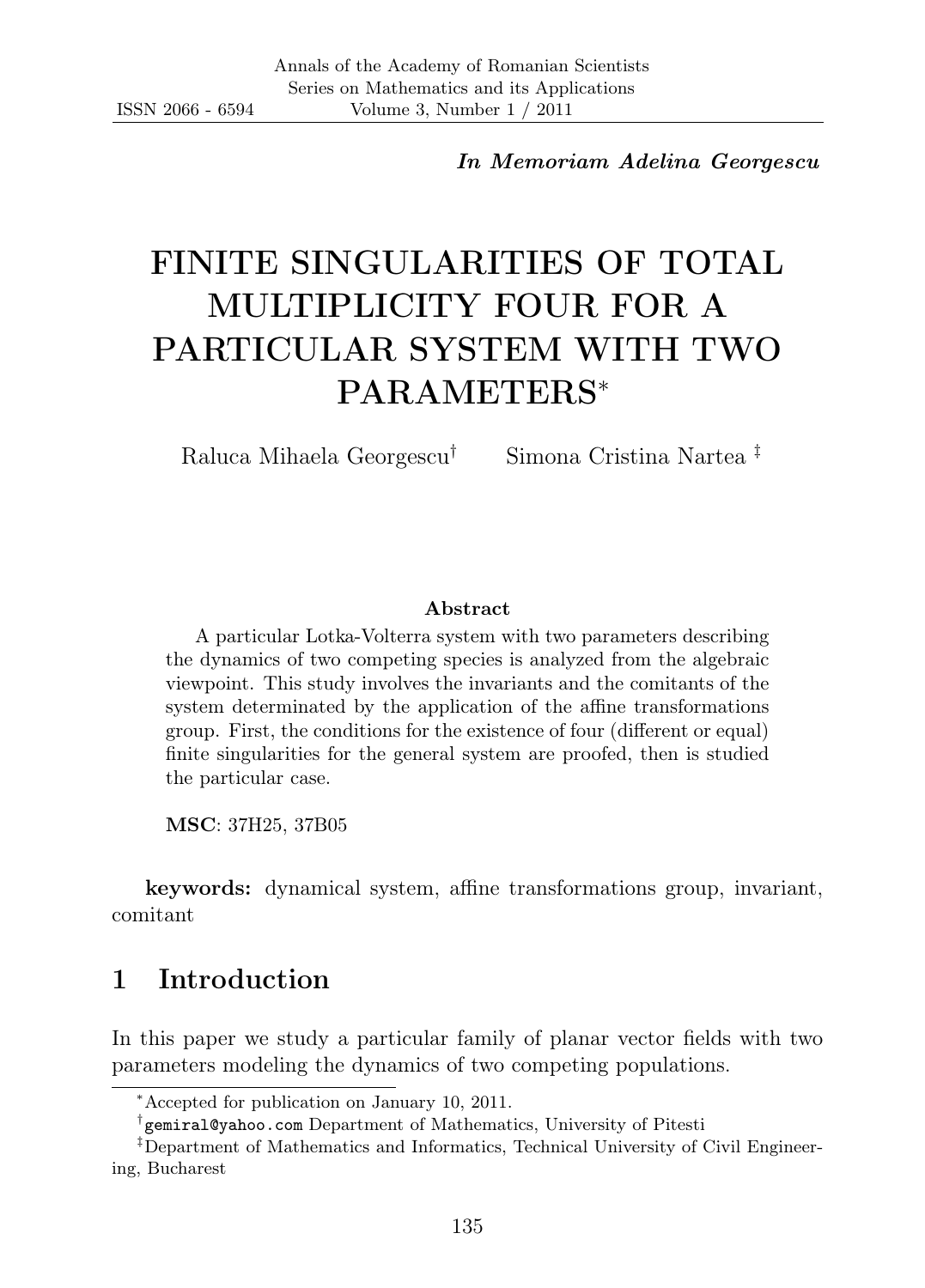We consider the general form of a Lotka -Volterra system as [4], [8]

$$
\begin{cases}\n\dot{x} = x(c + gx + hy), \\
\dot{y} = y(f + mx + ny),\n\end{cases} (1)
$$

where x, y represent the number of the populations of the two species,  $c, f$ represent the growth rates of the species, and  $q, h, m, n$  represent the competitive impacts of one specie to another. The equilibrium points of (1) are:  $M_1(0,0)$ ,  $M_2(-c/q, 0)$ ,  $M_3(0, -f/n)$  and  $M_4((fh - cn)/(qn - hm)$ ,  $(cm$  $f\left(\frac{q}{m}-h\right)$ . All these points are in the finite part of the phase plane if and only if  $qn(qn-hm) \neq 0$ . On the other hand, for the system (1), we have  $\mu_0 = gn(gn-hm)$ , where  $\mu_0$  is defined in the Appendix.

Therefore, for  $\mu_0 \neq 0$  the system (1) has four different or equal equilibrium points.

The following two theorems holds, and their proofs can be found in [3].

**Theorem 1.** [3]. For  $\mu_0 \neq 0$  the number of the four finite singularities of the system (1) are determinated by the following conditions:

| 4 simple                                                                           | $\Leftrightarrow$ $\mathbf{D} \neq 0;$                                  |
|------------------------------------------------------------------------------------|-------------------------------------------------------------------------|
| 2 simple, 1 double $\Leftrightarrow$ $\mathbf{D} = 0$ , $\mathbf{S} \neq 0$ ;      |                                                                         |
| $2 \ double$                                                                       | $\Leftrightarrow$ $\mathbf{D} = \mathbf{S} = 0$ , $\mathbf{P} \neq 0$ ; |
| 1 of multiplicity 4 $\Leftrightarrow$ $\mathbf{D} = \mathbf{S} = \mathbf{P} = 0$ , |                                                                         |

where  $D, S, P$  are defined in the Appendix.

Since  $\mu_0 \neq 0$ , due to the transformation  $(x, y) \mapsto (x/q, y/n)$ , we can consider  $q = n = 1$ . Therefore, the system (1) becomes

$$
\begin{cases}\n\dot{x} = x(c+x+hy), \\
\dot{y} = y(f+mx+y),\n\end{cases} (2)
$$

for which  $\mu_0 = 1 - hm$ ,  $\mathbf{D} = -c^2 f^2 (c - fh)^2 (f - cm)^2$  and

$$
\mathbf{S} = 3c^4m^2(x+hy)^2[3m^2x^2 - 2m(hm-4)xy + (3h^2m^2 - 8hm + 8)y^2],
$$
  
\n
$$
\mathbf{P} = c^4y^2(mx+y)^2(\text{ if } cf = 0),
$$

or

$$
\mathbf{S} = 3c^4m^2(hm-1)^4x^2(3m^2x^2 + 8mxy + 8y^2),
$$
  
\n
$$
\mathbf{P} = c^4(hm-1)^2y^2(mx+y)^2(\text{ if } (c-fh)(f-cm) = 0).
$$

We use the following abbreviations: S=saddle, N=node, F=focus, C=center, SN=saddle-node.

In addition,  $K, W_3, W_4$  are defined in the Appendix.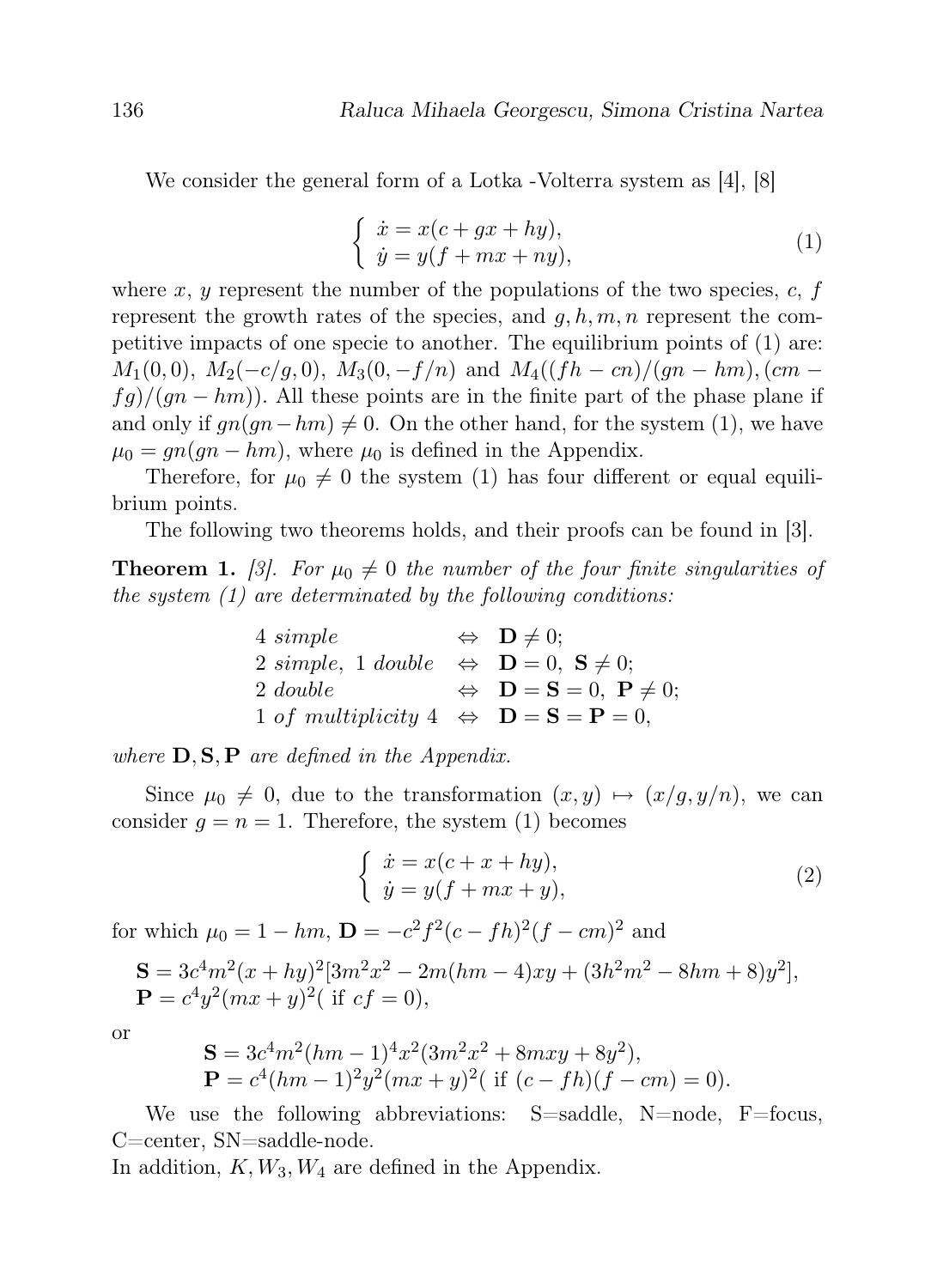**Theorem 2.** [3]. Let us consider the system (1) with  $\mu_0 \neq 0$ . Then the type of the finite singularities of this system is determinated by the following affine-invariant conditions:

1) S, S, S, N  $\Leftrightarrow$   $\mathbf{D} \neq 0$ ,  $\mu_0 < 0$ ,  $K < 0$ ,  $W_4 \geq 0$ ;<br>2) S, S, S, F  $\Leftrightarrow$   $\mathbf{D} \neq 0$ ,  $\mu_0 < 0$ ,  $K < 0$ ,  $W_4 < 0$ ,  $B_3 \neq 0$ ; 2) S, S, S, F  $\Leftrightarrow$   $\mathbf{D} \neq 0$ ,  $\mu_0 < 0$ ,  $K < 0$ ,  $W_4 < 0$ ,  $B_3 \neq 0$ ; 3) S, S, S, C  $\Leftrightarrow$   $\mathbf{D} \neq 0$ ,  $\mu_0 < 0$ ,  $K < 0$ ,  $W_4 < 0$ ,  $B_3 = 0$ ; 4) S, N, N, N  $\Leftrightarrow$   $\mathbf{D} \neq 0$ ,  $\mu_0 < 0$ ,  $K > 0$  and  $\begin{cases} W_4 > 0 \text{ or } \\ W_1 = 0, \end{cases}$  $W_4 = 0, W_3 \geq 0;$ 5) S, N, N, F  $\Leftrightarrow$   $\mathbf{D} \neq 0$ ,  $\mu_0 < 0$ ,  $K > 0$  and  $\begin{cases} W_4 < 0, B_3 \neq 0 \text{ or } \\ W_1 = 0, W_2 > 0 \end{cases}$  $W_4 = 0, W_3 < 0$ 6) S, N, N, C  $\Leftrightarrow$   $\mathbf{D} \neq 0$ ,  $\mu_0 < 0$ ,  $K > 0$  and  $W_4 < 0$ ,  $B_3 = 0$ ; 7) S, S, N, N  $\Leftrightarrow$   $\mathbf{D} \neq 0$ ,  $\mu_0 > 0$  and  $\begin{cases} W_4 > 0 \text{ or } \\ W_1 = 0, \end{cases}$  $W_4 = 0, W_3 \geq 0;$ 8) S, S, N,  $F \Leftrightarrow \mathbf{D} \neq 0$ ,  $\mu_0 > 0$  and  $\begin{cases} W_4 < 0 \text{ or } \\ W_5 = 0, \end{cases}$  $W_4 = 0, W_3 < 0;$ 9) SN, S, S  $\Leftrightarrow$   $\mathbf{D} = 0$ ,  $\mathbf{S} \neq 0, \mu_0 < 0, K < 0;$ 10) SN, N, N  $\Leftrightarrow$   $\mathbf{D} = 0$ ,  $\mathbf{S} \neq 0$ ,  $\mu_0 < 0$ ,  $K > 0$ and  $\begin{cases} W_4 > 0 \text{ or} \\ W_4 > 0 \end{cases}$  $W_4 = 0, W_3 \geq 0;$ 11) SN, N, F  $\Leftrightarrow$   $\mathbf{D} = 0$ ,  $\mathbf{S} \neq 0$ ,  $\mu_0 < 0$ ,  $K > 0$ ,  $W_4 < 0$ ; 12) SN, N, C  $\Leftrightarrow$  **D** = 0, **S**  $\neq$  0,  $\mu_0 < 0$ ,  $K > 0$ ,  $W_4 = 0$ ,  $W_3 < 0$ ;<br>13) SN, S, N  $\Leftrightarrow$  **D** = 0, **S**  $\neq$  0,  $\mu_0 > 0$ ,  $W_4 \ge 0$ ;  $\Leftrightarrow$   $\mathbf{D} = 0$ ,  $\mathbf{S} \neq 0$ ,  $\mu_0 > 0$ ,  $W_4 \geq 0$ ; 14) SN, S, F  $\Leftrightarrow$   $\mathbf{D} = 0$ ,  $\mathbf{S} \neq 0$ ,  $\mu_0 > 0$ ,  $W_4 < 0$ ; 15) SN, SN  $\Leftrightarrow$   $\mathbf{D} = \mathbf{S} = 0$ ,  $\mathbf{P} \neq 0$ ; 16) a degenerated nonhyperbolic point of the multiplicity 4 (a)  $\Leftrightarrow$   $\mathbf{D} = \mathbf{S} = \mathbf{P} = 0$ ,  $\mu_0 < 0$ ,  $\eta > 0$ ,  $\chi > 0$ ; (b)  $\Leftrightarrow$   $\mathbf{D} = \mathbf{S} = \mathbf{P} = 0, \ \mu_0 < 0, \ \eta > 0, \ \chi < 0;$ (c)  $\Leftrightarrow$   $\mathbf{D} = \mathbf{S} = \mathbf{P} = 0$ ,  $\mu_0 < 0$ ,  $\eta = 0$ ; (d)  $\Leftrightarrow$   $\mathbf{D} = \mathbf{S} = \mathbf{P} = 0, \ \mu_0 > 0, \ \eta > 0;$ (e)  $\Leftrightarrow$   $\mathbf{D} = \mathbf{S} = \mathbf{P} = 0, \mu_0 > 0, \eta = 0,$ 

;

where  $(a)-(e)$  have the representations:

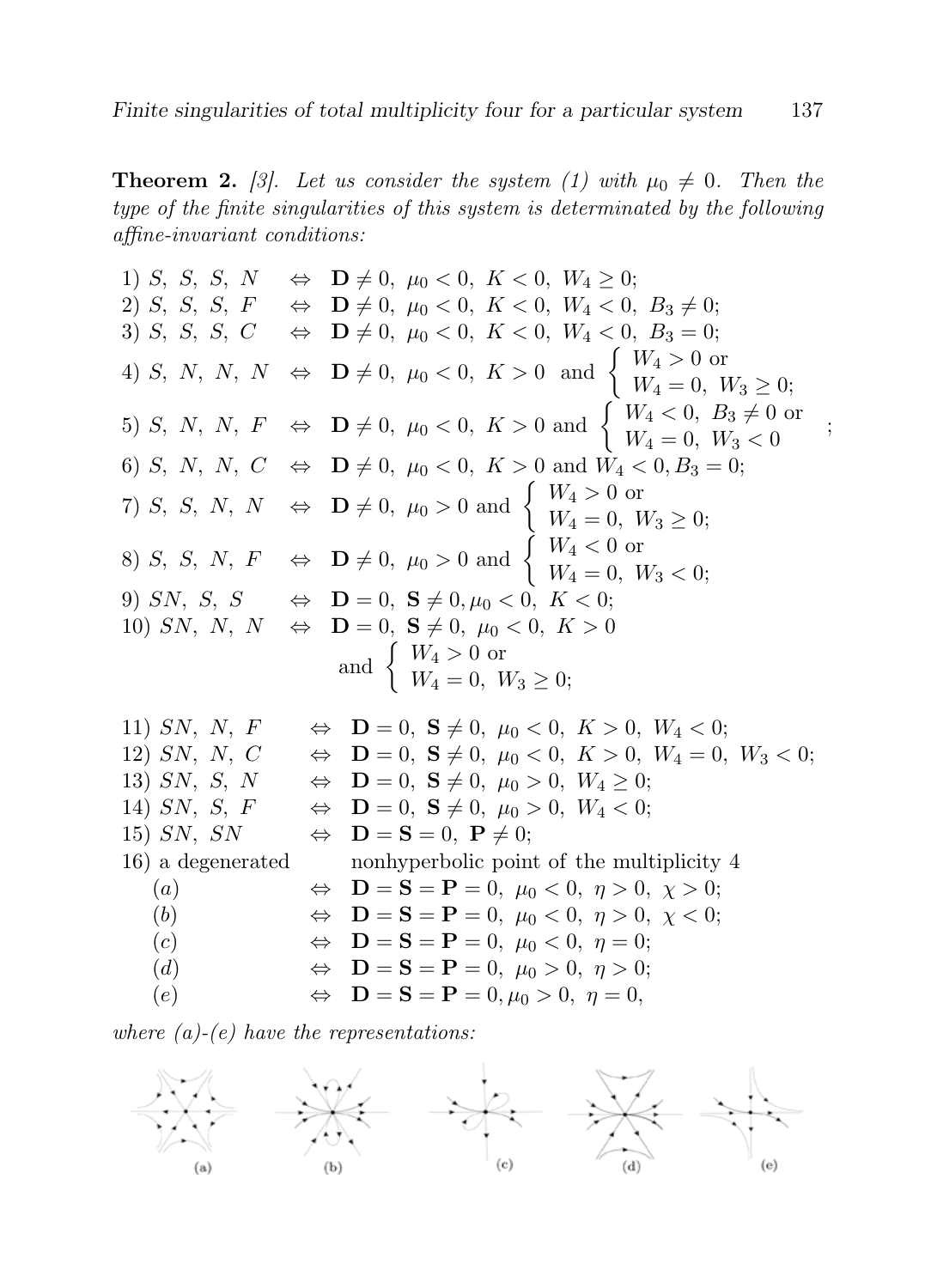#### 2 The particular competing species model

The model we study in this paper is proposed as an application by M.W. Hirsch, S. Smale and R. L. Devaney in [5] and has the form

$$
\begin{cases}\n\dot{x} = x(a-x-ay), \\
\dot{y} = y(b-bx-y),\n\end{cases} \tag{3}
$$

where x,  $y$  represent the number of the populations of the two species,  $a$  and b are positive parameters.

In order to apply the Theorems 1 and 2, we transform the system (3) into the system (1).

The system (3) is equivalent with

$$
\begin{cases}\n\dot{x} = -x(-a+x+ay), \\
\dot{y} = -y(-b+bx+y),\n\end{cases}
$$

and, by the change of the sense of the time  $t \mapsto -t$  we obtain the system

$$
\begin{cases}\n\dot{x} = x(-a+x+ay), \\
\dot{y} = y(-b+bx+y),\n\end{cases} (4)
$$

which is the system we are concerned herein.

Due to physical reasons, the phase space must be the first quadrant (without axes of coordinates). However, for mathematical (namely bifurcation) reasons we consider, in addition, the origin and the half-axes.

**Remark 1.** The system  $(4)$  has the same equilibrium points as  $(3)$ , but the attractive properties of the equilibria of the system  $\ell$ ) are opposite of those of the system (3).

#### 3 The equilibrium points

By convention, we say that an equilibrium exists if its coordinates are finite and positive. Therefore, this is a biological, not a mathematical existence.

The equilibrium points of the system (4) are  $M_1(0,0)$ ,  $M_2(a,0)$ ,  $M_3(0,b)$ ,  $M_4(a(1-b))/(1-ab), b(1-a)/(1-ab)$ . For these points we compute  $\Delta_i$ ,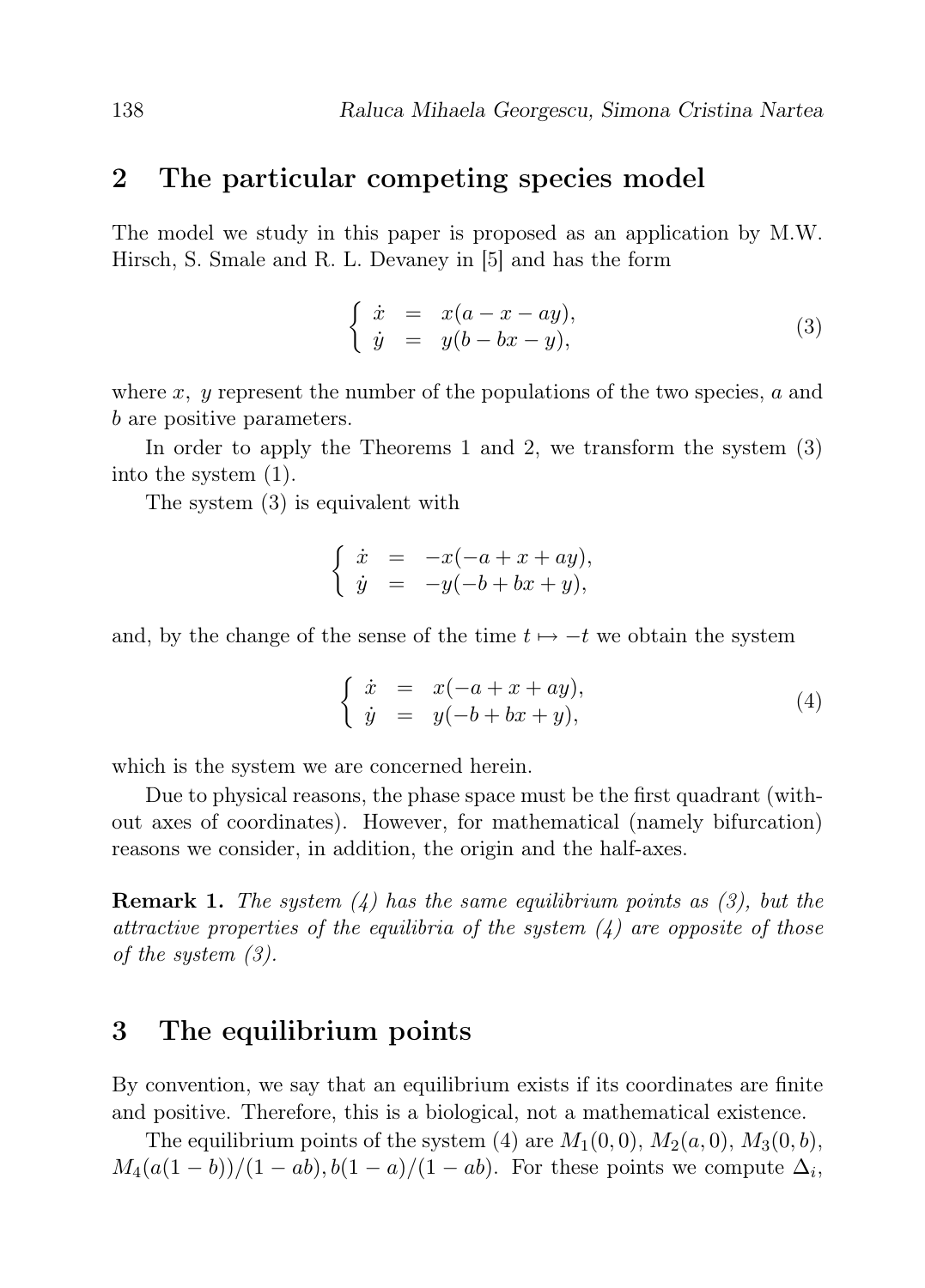$\rho_i$ ,  $\delta_i$ ,  $(i = 1, 2, 3, 4)$  given in the Appendix.

$$
\Delta_1 = ab, \ \rho_1 = -a - b, \ \delta_1 = (a - b)^2,
$$
  
\n
$$
\Delta_2 = ab(a - 1), \ \rho_2 = a - b + ab, \ \delta_2 = (a + b - ab)^2,
$$
  
\n
$$
\Delta_3 = ab(b - 1), \ \rho_3 = -a + b + ab, \ \delta_3 = (a + b - ab)^2,
$$
  
\n
$$
\Delta_4 = ab(a - 1)(b - 1)/(1 - ab), \ \rho_4 = (a + b - 2ab)/(1 - ab),
$$
  
\n
$$
\delta_4 = [(a - b)^2 + 4a^2b^2(a - 1)(b - 1)]/(1 - ab)^2
$$
\n(5)

For the system (4) we have

$$
\mu_0 = 1 - ab, \ \mu_1 = (-2b + ab + ab^2)x + (2a - ab - a^2b)y, \mathbf{D} = -a^4b^4(a-1)^2(b-1)^2, \ K = 2(bx^2 + 2xy + ay^2), \nW_4 = (a - b)^2(ab - a - b)^2[(a - b)^2 + 4a^2b^2(a-1)(b-1)].
$$
\n(6)

In the following, we study the nature of the finite singularities of the system (4) for the case  $\mu_0 \neq 0$  (i.e.  $ab \neq 1$ ).

**Case D**  $\neq$  0. This case is equivalent with  $1 - ab \neq 0$ ,  $a \notin \{0, 1\}$ ,  $b \notin \{0, 1\}$ . From Theorem 1, it follows that the system (4) has four simple equilibrium points.

• If  $\mu_0 < 0$  then  $1 - ab < 0$ . Since a and b are positive parameters, it follows that  $K > 0$ . If  $W_4 > 0$ , then we have  $a > 1$ ,  $b > 1$  and we are in the case 4 from the Theorem 2 (i.e. the system (4) has three nodes and a saddle) or  $(a > 1, b < 1), (a < 1, b > 1)$ , where the point  $M_4$  is not in the first quadrant, therefore it does not exist from biological viewpoint. In this case there are only three points from biological viewpoint (two nodes and a saddle). On the other hand,  $W_4$  can not be negative. Indeed, if  $W_4 < 0$  then  $(a-1)(b-1) < 0$ , therefore  $a > 1$ ,  $b < 1$  or  $a < 1$ ,  $b > 1$ . It follows that  $M_4$  is not in the first quadrant, therefore it does not exist from biological viewpoint. Again there are only three points from biological viewpoint (two nodes and a saddle).

Thus, the finite singularities of total multiplicity four of the system (3) which exist from biological viewpoint are as follows: if  $a > 1$ ,  $b > 1$ , then  $M_1$  is a repulsive node,  $M_2$ ,  $M_3$  are attractive nodes and  $M_4$  is a saddle; if  $a > 1, b < 1$ , then  $M_1$  is a repulsive node,  $M_2$  is an attractive node and  $M_3$ is a saddle; if  $a < 1$ ,  $b > 1$ , then  $M_1$  is a repulsive node,  $M_2$  is a saddle and  $M_3$  is an attractive node.

• If  $\mu_0 > 0$  then  $1-ab > 0$ . If  $W_4 > 0$ , then we have  $a < 1$ ,  $b < 1$  and we are in the case 7 from the Theorem 2 (i.e. the system (4) has two nodes and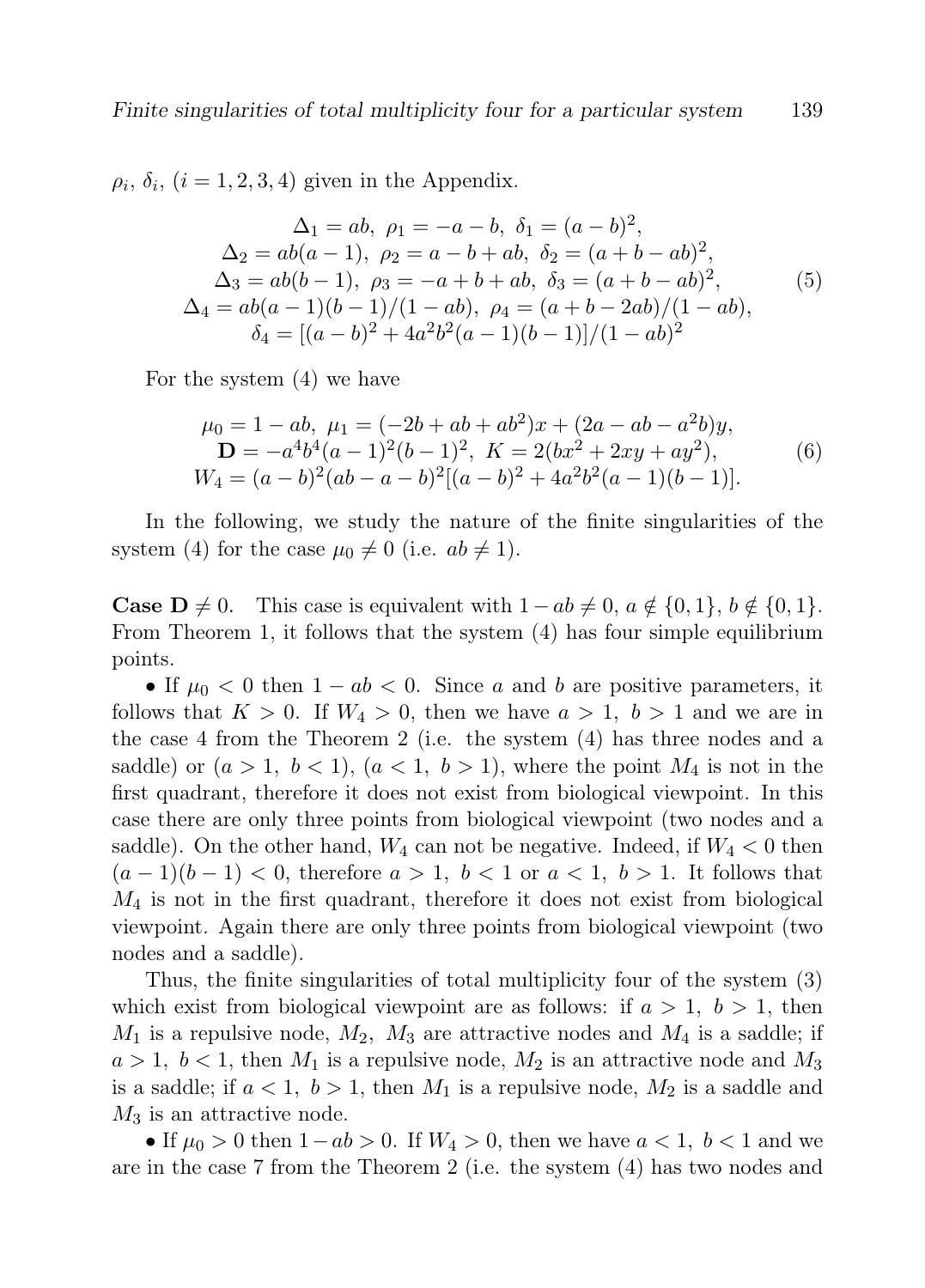two saddles), or  $(a > 1, b < 1)$ ,  $(a < 1, b > 1)$ , when  $M_4$  is not in the first quadrant, therefore it does not exist from biological viewpoint. In this case there are only three points (two nodes and a saddle). On the other hand,  $W_4$ can not be negative. Indeed, if  $W_4 < 0$  then  $(a-1)(b-1) < 0$ , equivalently with  $a > 1$ ,  $b < 1$  or  $a < 1$ ,  $b > 1$  therefore, the point  $M_4$  is not in the first quadrant, so it does not exist from biological viewpoint. Again there are only three points from biological viewpoint (two nodes and a saddle).

Thus, the finite singularities of total multiplicity four of the system (3) that exist from biological viewpoint are as follows: if  $a < 1$ ,  $b < 1$ , then  $M_1$  is a repulsive node,  $M_2$ ,  $M_3$  are saddles and  $M_4$  is an attractive node; if  $a > 1$ ,  $b < 1$ , then  $M_1$  is a repulsive node,  $M_2$  is an attractive node and  $M_3$ is a saddle; if  $a < 1$ ,  $b > 1$ , then  $M_1$  is a repulsive node,  $M_2$  is a saddle and  $M_3$  is an attractive node.

**Case D** = 0. We have two subcases:  $ab = 0$  or  $(a - 1)(b - 1) = 0$ .

• For  $ab = 0$ , without loss of generality, due to the change  $x \leftrightarrow y$ ,  $a \leftrightarrow b$ , which keeps the system (4) unchanged, we can consider only  $a = 0$ . In this case  $S = 0$  and  $P = b^4 x^4$ .

If  $b \neq 0$ , then  $P \neq 0$  and we are in the case 15 from the Theorem 2 (i.e. the system (4) has two saddle-nodes).

If  $b = 0$ , then  $P = 0$ ,  $\mu_0 = 1 > 0$  and  $\eta = 1 > 0$ , therefore we are in the case 16 (d) from the Theorem 2 (i.e. the system  $(4)$  has a point of multiplicity 4).

Thus, in the plane, the type of the finite singularities for the system (3) are as follows: if  $a = 0, b \neq 0$   $(a \neq 0, b = 0)$ , then  $M_1 = M_2, M_3 = M_4$  $(M_1 = M_3, M_2 = M_4)$  are saddle-nodes; if  $a = 0, b = 0$ , then  $M_1 = M_2 =$  $M_3 = M_4$ , i.e. we have a nonhyperbolic point of multiplicity 4.

• For  $(a-1)(b-1) = 0$ , without loss of generality, due to the change  $x \leftrightarrow y$ ,  $a \leftrightarrow b$ , which keeps the system (4) unchanged, we can consider only  $a = 1$ . In this case  $S = 3b^2(b-1)^4x^2(3b^2x^2 + 8bxy + 8y^2)$ .

If  $S \neq 0$ , then  $b \notin \{0, 1\}$  and  $\mu_0 = 1 - b$ ,  $\eta = 0$ ,  $W_4 = (b - 1)^2$ .

For  $\mu_0 < 0$  (i.e.  $b > 1$ ), we have  $K > 0$ ,  $W_4 > 0$ , therefore we are in the case 10 from the Theorem 2 (i.e. the system (4) two nodes and a saddle-node).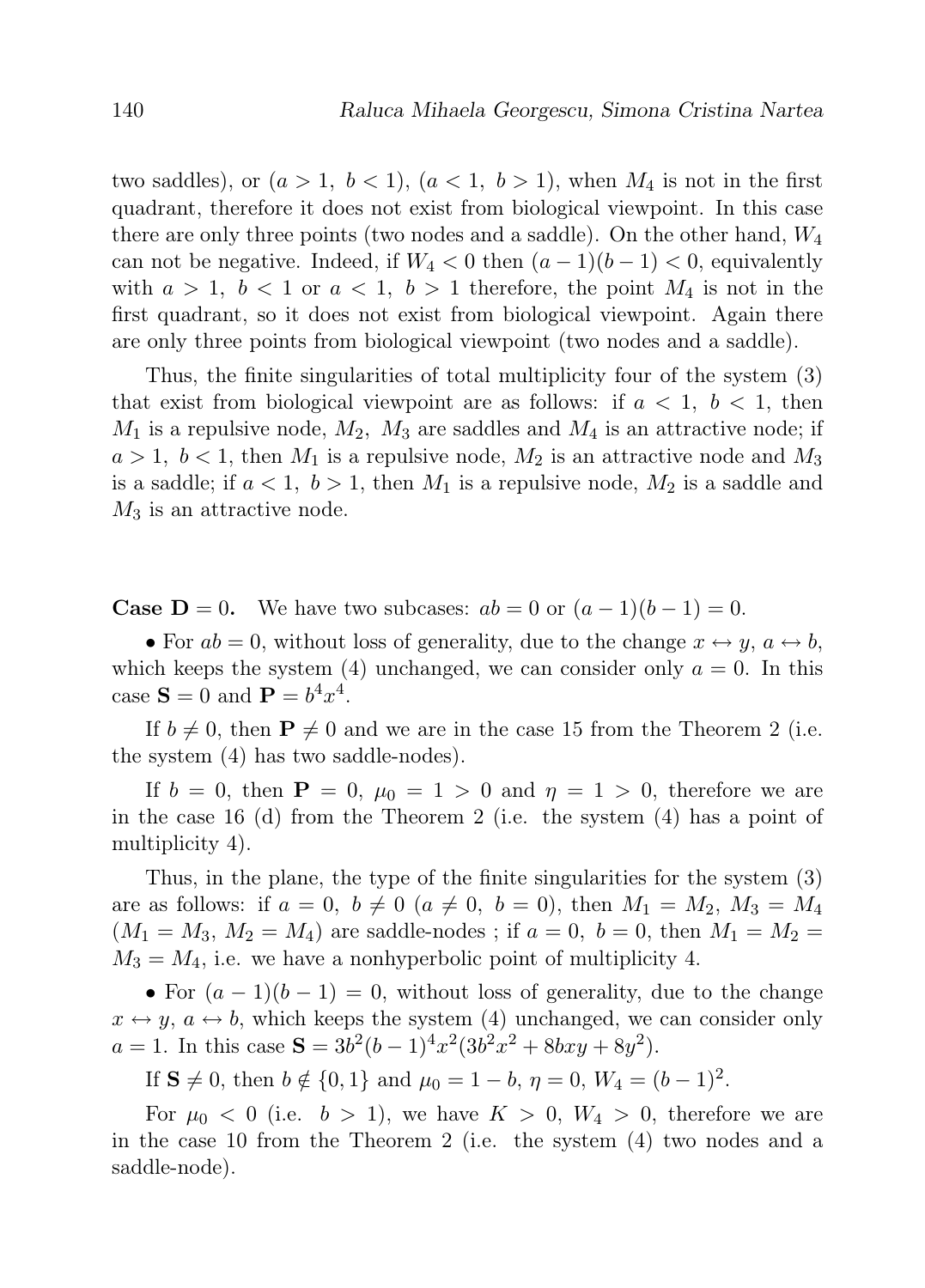For  $\mu_0 > 0$  (i.e.  $b < 1$ ), we have  $K > 0$ ,  $W_4 > 0$  therefore we are in the case 13 from the Theorem 2 (i.e. the system (4) has a node, a saddle and a saddle-node).

Thus, the finite singularities of total multiplicity four of the system (3) are as follows: if  $a = 1$ ,  $b < 1$   $(b > 1)$ , then  $M_1$  is a repulsive node,  $M_3$ is a saddle,  $M_2 = M_4$  is a saddle-node  $(M_1$  is a repulsive node,  $M_3$  is an attractive node,  $M_2 = M_4$  is a saddle-node); if  $b = 1, a < 1$   $(a > 1)$  then  $M_1$  is a repulsive node,  $M_2$  is a saddle,  $M_3 = M_4$  is a saddle-node  $(M_1$  is a repulsive node,  $M_2$  is an attractive node,  $M_3 = M_4$  is a saddle-node).

If  $S = 0$ , then  $b = 0$  (if  $b = 1$  we obtain a contradiction:  $\mu_0 = 0$ ). For  $b = 0$  we have two saddle-nodes  $M_1 = M_3$  and  $M_2 = M_4$ .

#### 4 The phase portraits

In [2] the system (3) was studied by the topological methods and the dynamic bifurcation diagram was representing. Here we represent only the phase portraits that have a biological significance (i.e the equilibria are in the first quadrant) and where the equilibrium points have total multiplicity four (fig.2). The parametric portrait (fig.1) is representing by the strata 0-10 without the curve T (corresponding to  $ab = 1$ ).



Fig. 1. The parametric portrait.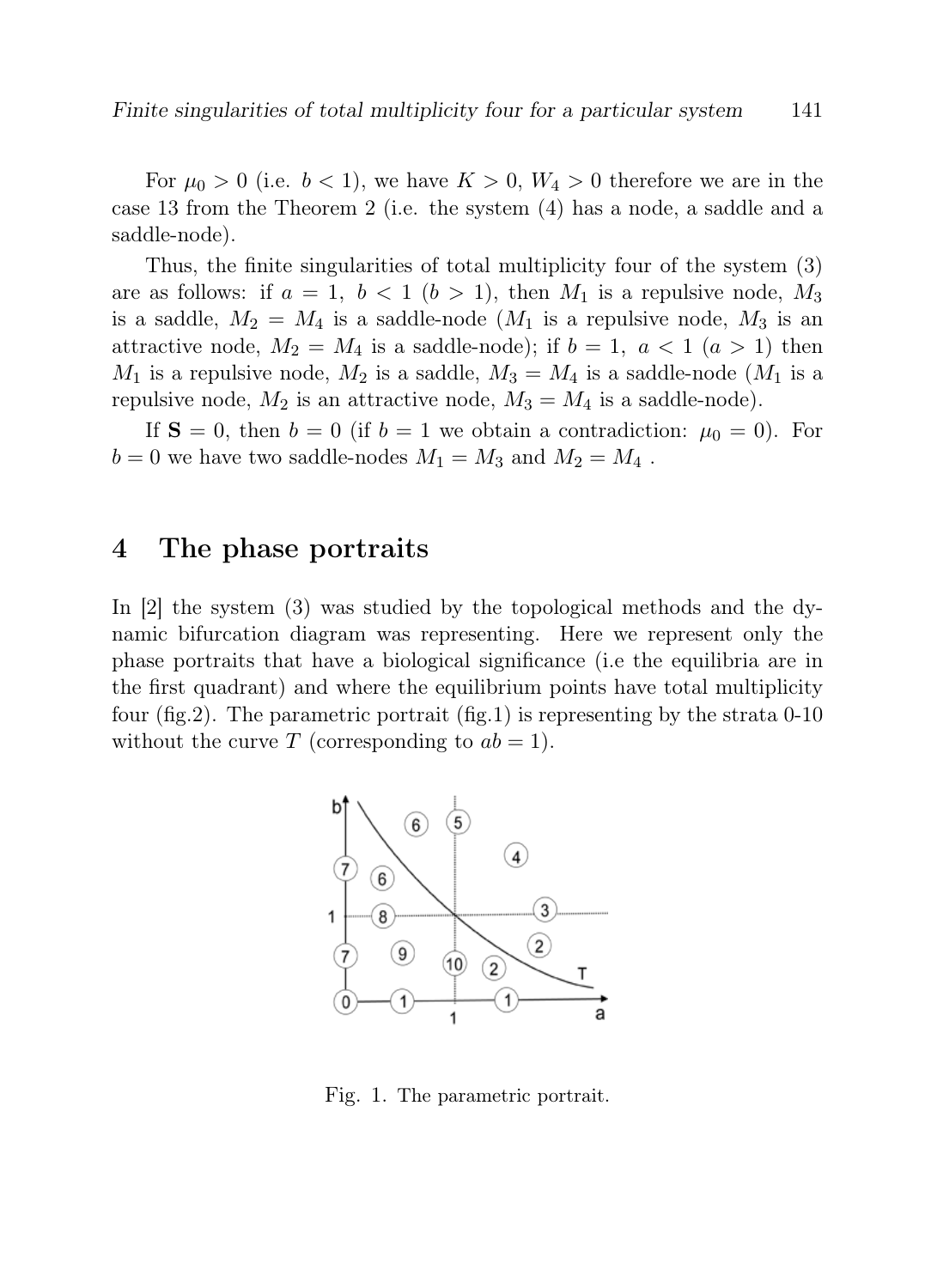

Fig. 2. The phase portraits for the various strata from Fig. 1

## 5 Appendix

Consider the two-dimensional nonlinear system of ordinary differential equations

$$
\begin{cases}\n\dot{x} = p_0(x, y) + p_1(x, y) + p_2(x, y) \equiv p(x, y), \\
\dot{y} = q_0(x, y) + q_1(x, y) + q_2(x, y) \equiv q(x, y),\n\end{cases} (7)
$$

where  $p_i$  and  $q_i$ , i=0,1,2 homogenous polynomials of i degree.

For a singular point  $M_i(x_i, y_i)$  we use the notations:

$$
\rho_i = (p'_x(x, y) + q'_y(x, y))|_{(x_i, y_i)} = \text{tr}\mathbf{A}_i,
$$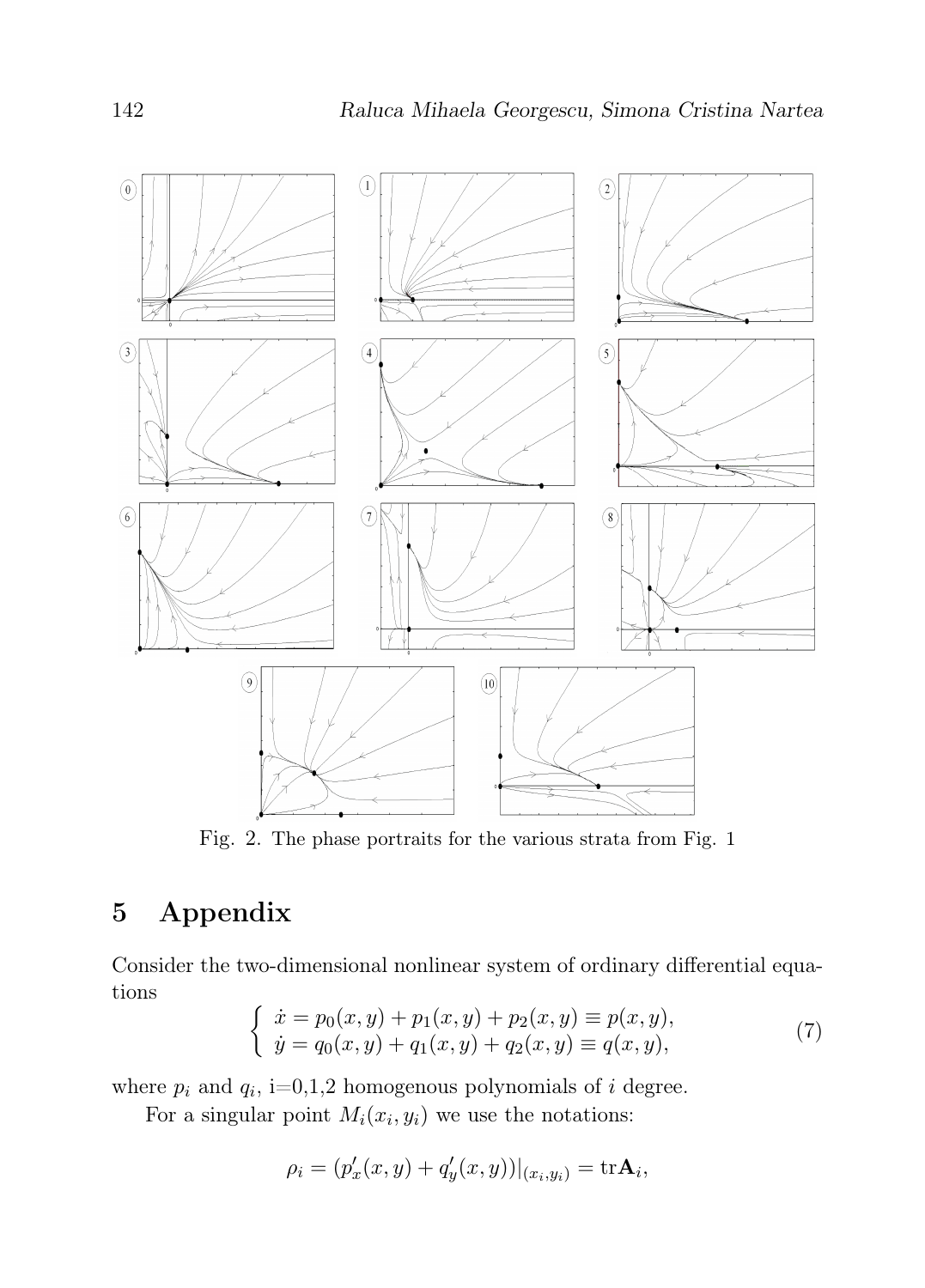$$
\Delta_i = \begin{vmatrix} p'_x(x, y) & p'_y(x, y) \\ q'_y(x, y) & q'_y(x, y) \end{vmatrix}_{(x_i, y_i)} = \det \mathbf{A}_i,
$$

$$
\delta_i = \rho_i^2 - 4\Delta_i = \text{tr}^2 \mathbf{A}_i - 4 \det \mathbf{A}_i,
$$

where  $A_i$  is the matrix of the linear terms from the linearized system around the point  $(x_i, y_i)$ .

The following polynomials are the GL-comitants and T-comitants of the system (7) [1], [6], [7]:

$$
C_i(\mathbf{a}, x, y) = yp_i(\mathbf{a}, x, y) - xq_i(\mathbf{a}, x, y), \quad i = 0, 1, 2;
$$
  
\n
$$
\eta(\mathbf{a}) = Discrim(C_2(\mathbf{a}, x, y));
$$
  
\n
$$
K(\mathbf{a}, x, y) = Jacob(p_2(\mathbf{a}, x, y), q_2(\mathbf{a}, x, y));
$$
  
\n
$$
\mu_0(\mathbf{a}) = Res_x(p_2, q_2)/y^4 = Discrim(K(\mathbf{a}, x, y))/16;
$$
  
\n
$$
\mathbf{D}(\mathbf{a}) = -((D, D)^{(2)}, D)^{(1)}, D)^{(3)}/576 \equiv -Discrim(D);
$$
  
\n
$$
\mathbf{P}(\mathbf{a}, x, y) = \mu_2^2 - 3\mu_1\mu_3 + 12\mu_0\mu_4;
$$
  
\n
$$
\mathbf{S}(\mathbf{a}, x, y) = [3\mu_1^2 - 8\mu_0\mu_2]^2 - 16\mu_0^2 \mathbf{P};
$$
  
\n
$$
B_3(\mathbf{a}, x, y) = (C_2, D)^{(1)} = Jacob(C_2, D),
$$
  
\n
$$
W_3 = \mu_0^2 \sum_{1 \le i < j < l \le 4} \delta_i \delta_j \delta_l,
$$
  
\n
$$
W_4 = \mu_0^2 \delta_1 \delta_2 \delta_3 \delta_4.
$$

#### References

- [1] J.C. Artes, J. Llibre, N. Vulpe. Singular points of quadratic systems: a complete classification in the coefficient space  $\mathbb{R}^{12}$ , Preprint no 39/2005, Dept. of Math., Univ. Autonòma de Barcelona, 1-84.
- [2] R.M. Georgescu. Bifurcation in a two competing species model, ICAMCS, Automation Computers Applied Mathematics, Cluj-Napoca, 15(1): 147-155, 2006.
- [3] R.M. Georgescu. Bifurcatie in dinamica biologica cu metode de teoria grupurilor , Ed. Univ. Pitesti, Pitesti, 2009.
- [4] X.Z. He. The Lyapunov functionals for delay Lotka-Volterra-type models, SIAM J. Appl. Math., 58(4): 1222-1236, 1998.